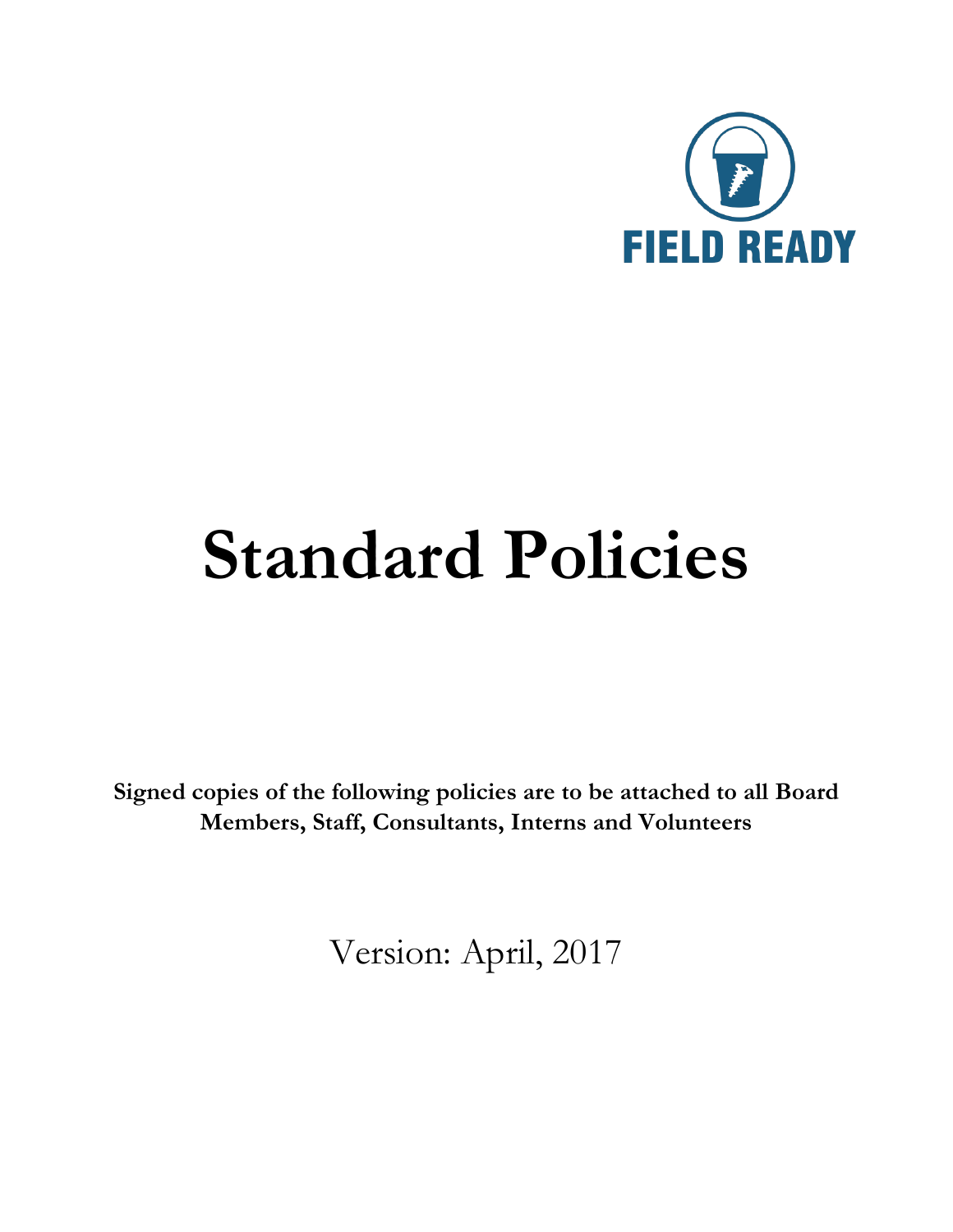## **Annex 1: Code of Conduct**

Field Ready Contractors and Volunteers shall:

- Conduct all activities with the understanding that the humanitarian imperative comes first.
- Treat everyone with respect, loyalty, patience, integrity, courtesy, dignity and consideration.
- Respect the culture and customs of the communities we serve.
- Be motivated by the altruistic desire to help those in demonstrable need. Aid is given regardless of the race, creed or nationality of the recipients and without adverse distinction of any kind.
- Strive to behave in such a manner as to not bring disrespect or dishonor to Field Ready or fellow Contractors and Volunteers.
- Always comply with health and safety laws and regulations, as well as with Field Ready guidance covering health, safety and security.
- Adhere to the highest ethical standards. Field Ready places people at the center of our work. All Contractors and Volunteers must make every effort to ensure that no harm occurs as a result of our activities. We must perform actions that ultimately promote the rights, dignity and capabilities of people affected by disasters. Whenever innovative activities are undertaken, they must be done with fairness, equity and accountability.
- Understand and follow Field Ready's policies and procedures.

**I have read and/or someone has read this policy to me. I understand the contents of this policy and that I am responsible for complying with its provisions. I further understand that failure to comply with this policy will result in disciplinary action which may include termination.** 

Name (Print):

Signature:

 $\chi$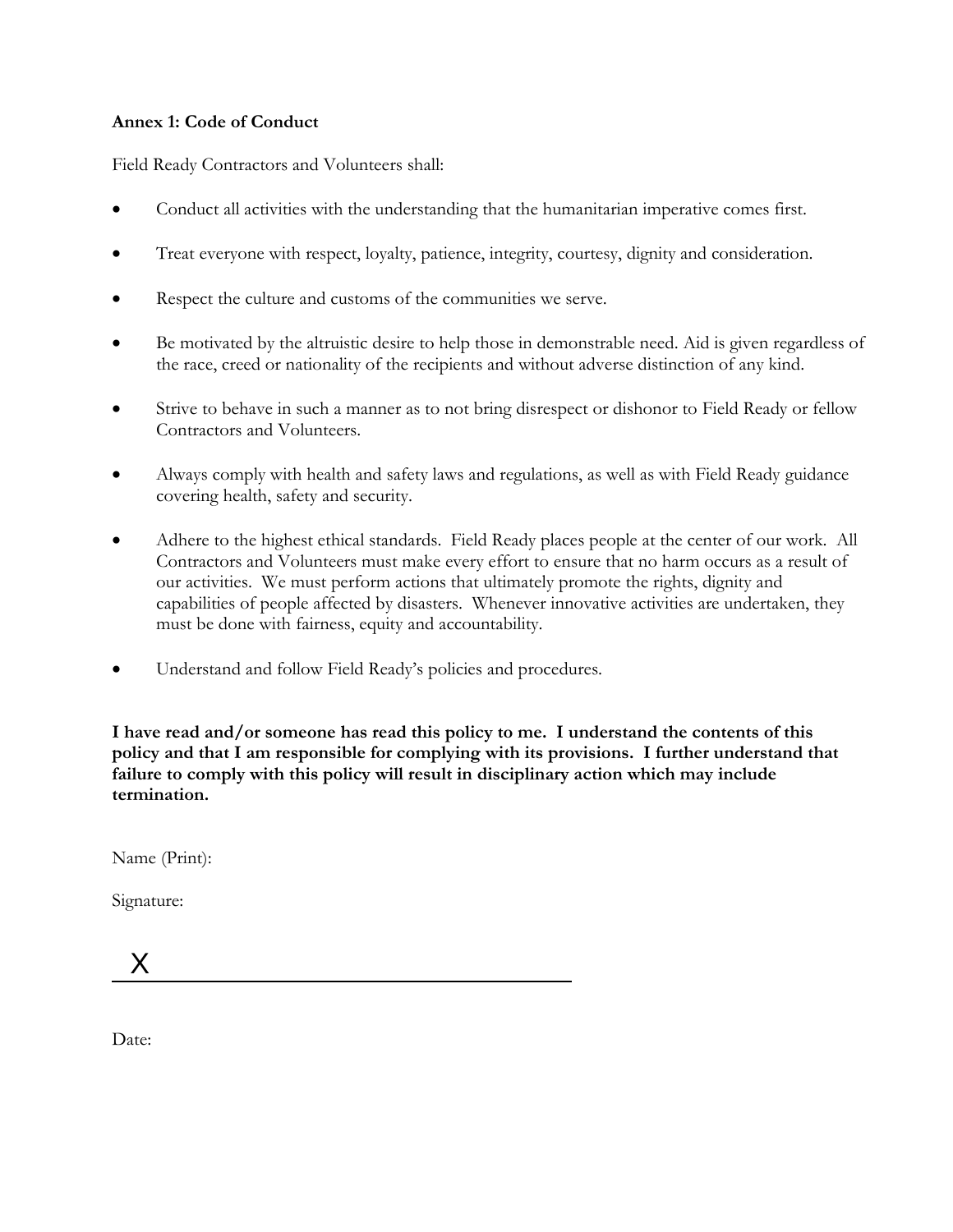## **Annex 2: Protection, Harassment and SEA (Sexual Exploitation and Abuse) Policy**

Field Ready strongly believes in the human dignity of each individual. We follow humanitarian principles throughout our approach to programming and in our relations with our Team Members and the people we assist. This is spelled out in the Code of Conduct for the "International Red Cross and Red Crescent Movement and NGOs in Disaster Relief" and other documents including the Convention on the Elimination of Discrimination against Women (CEDAW).

Field Ready strongly condemns and prohibits any behavior on the part of any Field Ready Contractor, Volunteer or consultant ("Team Members"), Executive Director or Board of Directors member which constitutes anything that infringes upon the rights and dignity of others. This would include sexual harassment, sexual exploitation or sexual abuse towards any other Team Member or beneficiary of a Field Ready program or activity. Field Ready is committed to providing a work environment that is free from discrimination and harassment. Field Ready is also committed to protecting vulnerable individuals from any and all forms of abuse and exploitation, including physical, mental or sexual. This Annex shall apply to all Team Members, the Executive Director and Board of Directors members.

## Please note: The utmost care should be made so that Team Members do not place themselves in a position where one is made vulnerable to allegations of misconduct.

Field Ready prohibits any and all conduct that may reasonably be interpreted as abuse and exploitation as defined above, regardless of whether or not such conduct meets the technical legal definition of criminal abuse or exploitation. Examples of this may include, but are not limited to: doing things of a personal nature for someone that they can do for themselves; condoning or participating in behavior that is illegal, unsafe or abusive; spending excessive time alone with vulnerable people; discriminating against any individual; and showing unfair treatment or favor to any individual over others.

Taking of images of vulnerable people (photography and video) is also strictly controlled and must be authorized by Field Ready. Furthermore, written permission is required for any distribution of a photo or video. Please refer to Field Ready's Style and Branding Guide for further information.

## **Sexual Harassment**

Sexual harassment includes, but is not limited to: unwelcome sexual advances, requests for sexual favors and other verbal, nonverbal or physical conduct or communication of a sexual nature when:

- 1. The submission to such sexual conduct or communication is either implicitly or explicitly made a term or condition of an individual's employment or volunteer opportunities. Or the submission to such sexual conduct or communication is either implicitly or explicitly required for a beneficiary's initial or on-going access to the programs, services or materials supplied by Field Ready; or
- 2. The submission to or rejection of that sexual conduct or communication is used as a basis for employment decisions affecting the individual's employment, volunteer opportunities or education; or a beneficiary's initial or on-going access to the programs, services or materials supplied by Field Ready; or
- 3. The conduct or communication has the purpose or effect of substantially interfering with an individual's employment or volunteer opportunities or a beneficiary's access to Field Ready programs, services or materials supplied by Field Ready; or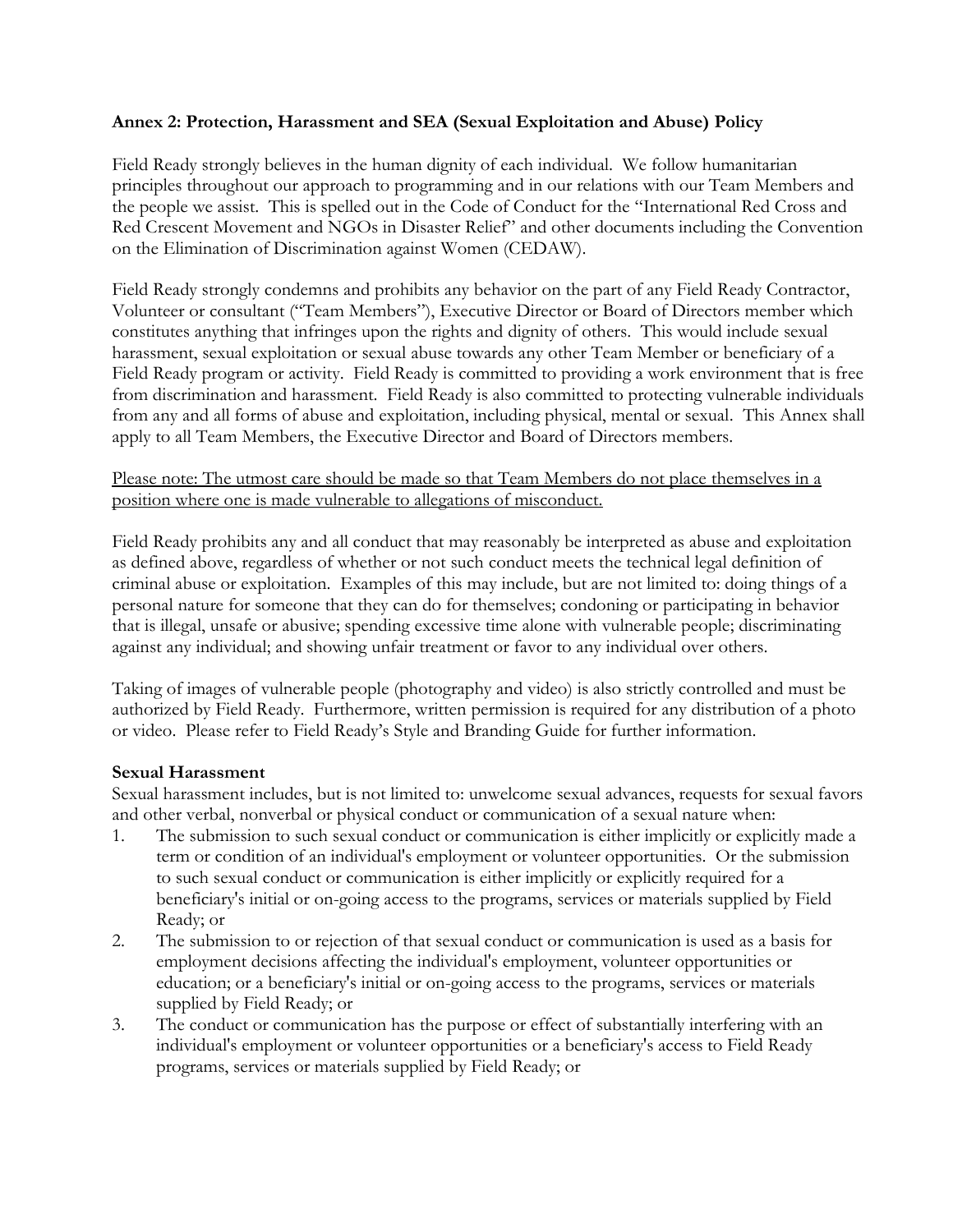4. The conduct or communication creates an intimidating, hostile, or offensive working environment. Actions, words, jokes, or comments based on an individual's sex, race, ethnicity, age, religion, or any other legally protected characteristic are not acceptable.

Sexual harassment includes harassment of women by men, of men by women, and same-sex harassment. Field Ready prohibits any and all conduct that may reasonably be interpreted as harassment as defined above, whether or not such conduct is pervasive enough or severe enough to meet the technical legal requirements of harassment.

# **Sexual Exploitation and Abuse (SEA)**

Sexual Exploitation and Abuse occurs when a position of power is used for sexual purposes against a beneficiary or vulnerable member of the community. SEA can be defined as the act of coercing, luring or engaging a vulnerable individual in a sexual act, involvement in the sex trade, or pornography, with or without consent, in exchange for goods and services, money, drugs, shelter, food, protection or any other necessity or item of value. The following activities are prohibited when working with vulnerable communities and beneficiaries and are considered abusive when:

- 1. The submission to such sexual conduct or communication is either implicitly or explicitly made a term or condition of a beneficiary's initial or on-going access to the programs, services or materials supplied by Field Ready; or
- 2. The submission to or rejection of that sexual conduct or communication is used as a basis for a beneficiary's initial or on-going access to the programs, services or materials supplied by Field Ready; or
- 3. The conduct or communication has the purpose or effect of substantially interfering with a beneficiary's access to Field Ready's programs, services or materials supplied by Field Ready; or
- 4. The conduct or communication creates an intimidating, hostile, or offensive working environment; or
- 5. The conduct is inappropriate, unprofessional and unethical for humanitarian workers as in the case of sex with commercial sex workers and prostitutes.

Field Ready is further committed to ensuring that all Team Members are made aware that they are expected to comply with the policy. In our normal recruitment and hiring process, each Team Member agrees to undergo training and sensitization to the issue (currently, through the following training tool: <https://www.interaction.org/courses/sea101/index.html>

**I have read and/or someone has read this policy to me. I understand the contents of this policy and that I am responsible for complying with its provisions. I further understand that failure to comply with this policy will result in disciplinary action which may include termination.** 

Name (Print):

Signature:

X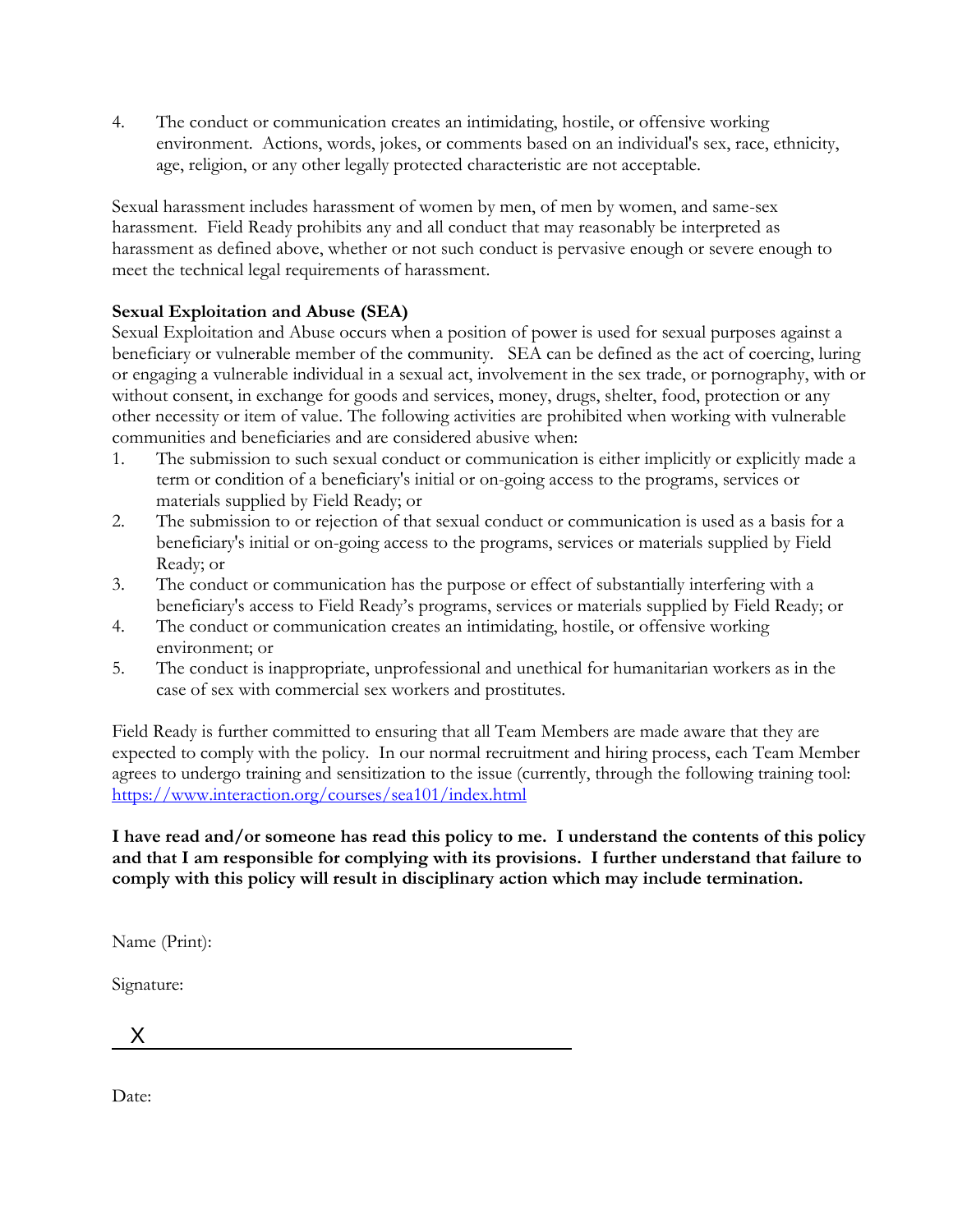#### **Annex 3: Child Protection Policy**

Field Ready strongly condemns and prohibits any behavior on the part of any Field Ready Contractor, Volunteer or Consultant ("Team Members"), Executive Director or Board of Directors member which constitutes anything that infringes upon the rights and dignity of others. Field Ready is committed to protecting children from any and all forms of abuse and exploitation, including physical, mental or sexual. This Annex shall apply to all Team Members, the Executive Director and Board of Directors members and shall be enforced in conjunction with Field Ready's SEA (Sexual Exploitation and Abuse) Policy. Additional guidance is provided in Field Ready's staff handbook and communications documents (i.e., Style and Branding Guide for use of images).

Field Ready is committed to conducting our activities in a manner that is safe for all children with whom we may be in contact. All Field Ready representatives are explicitly prohibited from engaging in any activity that may result in any kind of child exploitation or abuse. In addition, it is Field Ready's policy to create and proactively maintain an environment that aims to prevent and deter any actions and omissions, whether deliberate or inadvertent, that place children at the risk of any kind of exploitation or abuse.

## **Definitions and Policies on Terms**

Child protection is the safeguarding of children (individuals under the age of 18 years old) from exploitation and abuse. Exploitation is defined as the act of using a child for profit, labor, sexual gratification or other personal/financial advantage including trafficking.

Abuse is defined as the infliction of physical or emotional injury through intentional beatings, uncontrolled corporal punishment, persistent ridicule and degradation, neglect or sexual abuse. Any form of abuse is absolutely forbidden and constitutes a serious breach of this child protection policy. There are four universal categories of child abuse that would apply to both children and other vulnerable individuals:

- 1. **Sexual Abuse**: Child sexual abuse includes the actual or threatened sexual exploitation of a child including all forms of sexual activity such as rape, incest and pornography. Examples of this include engaging in sexual activity or having a sexual relationship with a child regardless of the age of majority/consent or custom locally. An underage child cannot legally give informed consent to sexual activity. Field Ready considers sexual activity with a child (with or without their consent) to be a serious issue that will result in disciplinary action being taken, including termination, and the pursuit of any other available legal remedy. This includes consensual sexual activity with a child over the legal age of consent of the country in which s/he lives and/or in which the offense occurs, but below 18 years. Mistaken belief in the age of a child is not a defense. Child sexual abuse also includes behaving in a physically inappropriate or sexually provocative manner, sleeping in the same bed or same room as a child, or allowing a child with whom one is working to stay overnight at a home unsupervised.
- 2. **Physical Abuse**: Physical abuse includes the actual or likely physical injury of a child or a failure to prevent physical injury or suffering. Examples of this include hitting, kicking or otherwise assaulting children.
- 3. **Neglect**: Child neglect can include the failure to protect a child from exposure to excessive heat/cold, starvation, dehydration or other dangers. It can also be the failure to carry out important aspects of care resulting in the impairment or potential impairment of the child's health or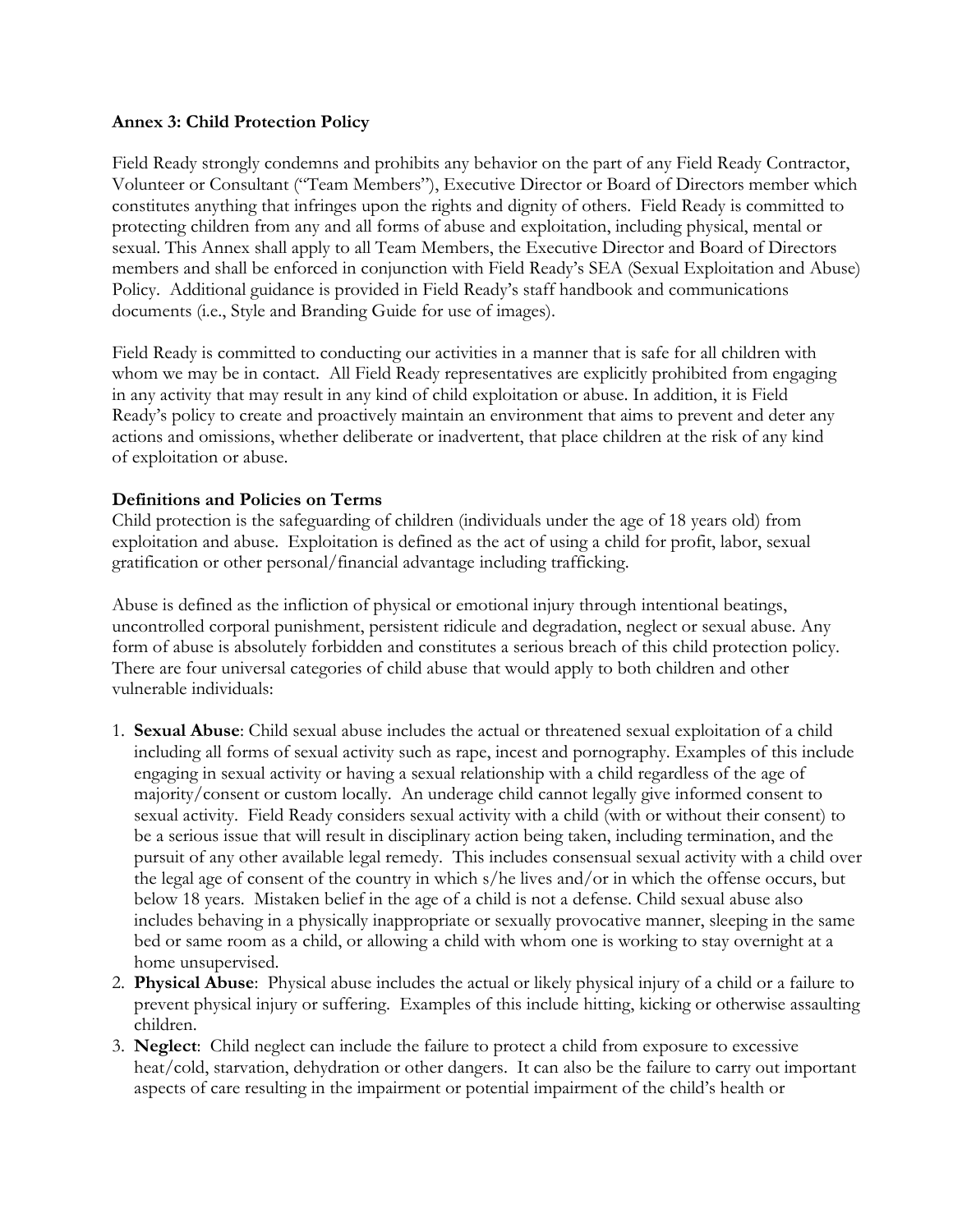physical/emotional development. This includes acting in ways that may be abusive or may place a child at risk of abuse.

4. **Emotional Abuse**: Emotional abuse includes the actual or likely severe adverse effect on the emotional *and* behavioral development of a child caused by persistent or severe emotional mistreatment or rejection. All abuse involves emotional mistreatment. This includes, but is not limited to, such as examples as: developing relationships with children that could be deemed exploitative or abusive; using inappropriate, offensive or abusive language; and making suggestions or offering advice which is inappropriate, offensive or abusive. It also involves acting in ways intended to shame, humiliate, belittle or degrade children, or otherwise perpetrate any form of emotional abuse.

## **Child Protection Stance**

Field Ready is committed, through awareness, good practice and training, to minimize the risks to children and take positive steps to help protect children who are the subject of any concerns. We follow humanitarian principles throughout our approach to programming and in our relations with our Team Members and the people we assist. This is spelled out in the Code of Conduct for the International Red Cross and Red Crescent Movement and NGOs in Disaster Relief and other documents particularly the Convention on the Rights of the Child (CRC). Field Ready's policy is to ensure compliance with host country and local child welfare and protection legislation, or international standards, whichever affords greater protection, and with US law, where applicable.

Field Ready management, which is ultimately responsible for this policy, is committed to taking all appropriate corrective actions, including disciplinary, legal or other actions in response to any violation. This applies to all relevant individuals (including those who committed a child protection violation and/or anyone who knew of such child safeguarding violation but failed to act). Field Ready management will take steps following any findings of a violation of this child protection policy to review its policies and procedures in order to identify and address any gaps or weaknesses that may have contributed to such violations occurring in the first place.

Everyone connected to Field Ready is expected to conduct themselves in a manner consistent with this commitment and obligation (including being cognizant of inadvertent actions such as taking images). Any violations of this policy will be treated as a serious issue and will result in disciplinary action being taken, including termination and any other available legal remedy.

Although Field Ready's work does not normally involve direct contact with children, our preventive and response procedures will automatically increase in those contexts where our activities may put Team Members in proximity with children. These actions include:

- **Assessment**: A detailed child protection risk assessment (including mapping and reporting) will be carried out. In cases where children are directly involved in a project or activity, additional steps to link with the local child protection mechanism will be taken.
- **Recruitment**: Field Ready is committed to ensuring everyone knows the steps to take and whom to contact when concerns arise regarding child protection. In cases where children are directly involved in a project or activity, an additional screening of on site Team Members may be required, and this may include updated criminal background checks.
- **Training**: Field Ready is further committed to ensuring that all Team Members are notified of and made aware that they are expected to comply with child protection policy. In our normal recruitment and hiring, each Team Member agrees to undergo training and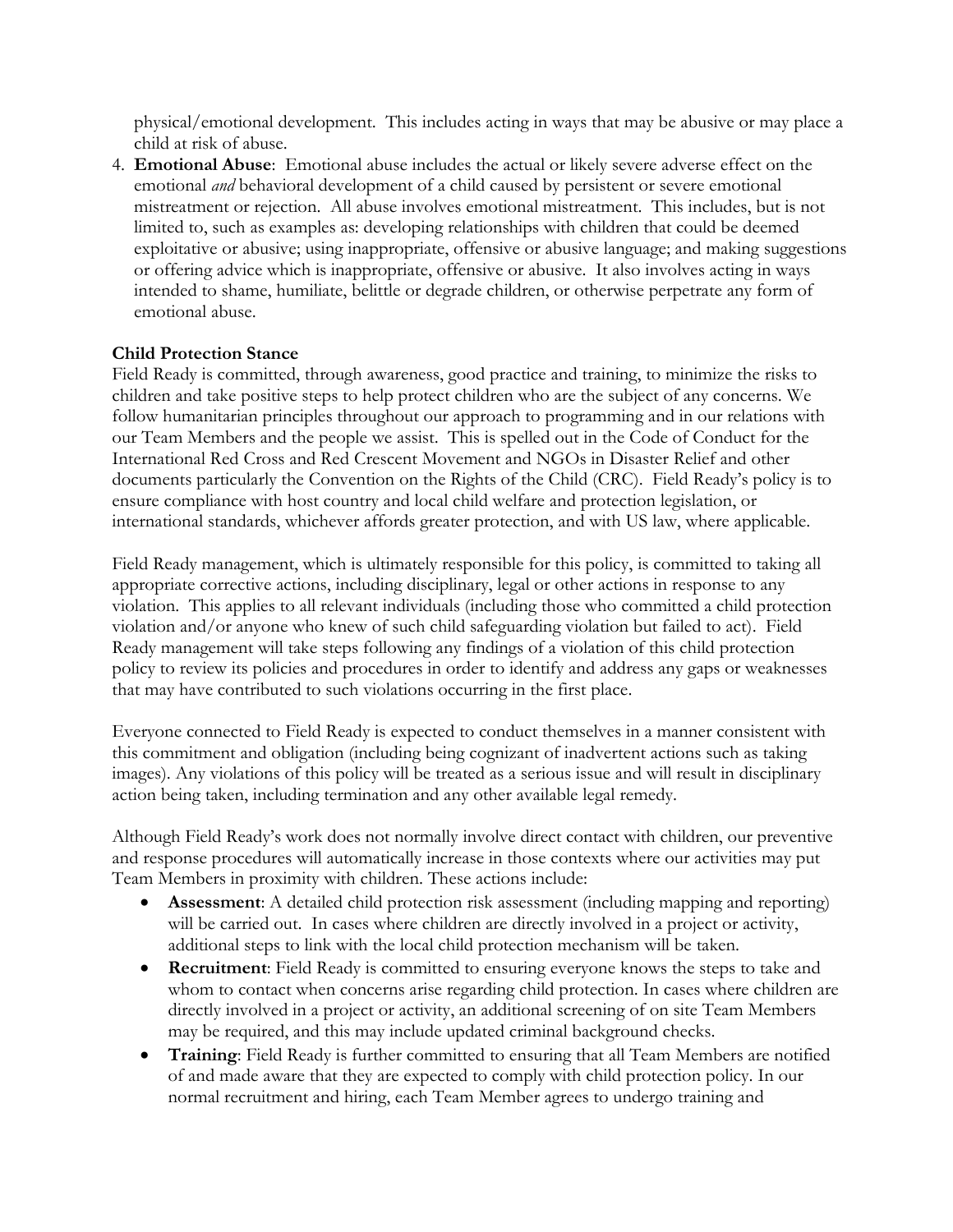sensitization to the issue of child protection offered through Keeping Children Safe and Disaster Ready. In cases where children are directly involved in a project or activity, additional/refresher training may be required.

## **Reporting, Investigation & Referral**

Field Ready is committed to engaging in action that: 1) supports and protects children when concerns arise regarding their wellbeing; 2) supports those who raise such concerns; 3) investigates or cooperates with any subsequent investigation; and 4) takes appropriate corrective action to prevent the recurrence of such activity. These policies apply equally to all children regardless of ethnicity, gender, age, religion, disability or sexual orientation.

If any Field Ready Team Member, Executive Director, Board of Directors member, beneficiary or any other person(s) believes s/he has either witnessed or been the victim of abuse, harassment or exploitation during the course of work at Field Ready, s/he is expected to act quickly and get help. This involves taking every action possible to ensure that the victim is removed from the abusive or exploitative environment immediately. If any type of misconduct is suspected, the Team Member should report concerns in the following order:

- Field Ready Supervisor and/or child protection focal point (or, if not appropriate)
- Field Ready Executive Director (or, if not appropriate)
- Board of Directors (Trustees)

Field Ready Team Members who work with vulnerable individuals are mandated to report any violation of this policy immediately. The report may be made in person or in writing and shall be submitted to the Contractor's or Volunteer's supervisor, or, if the supervisor is suspected to be involved in the misconduct, Field Ready's Executive Director. Under no circumstances are victims required to report the incident to the person involved in the misconduct or to a supervisor, whether or not the supervisor is alleged to be responsible for the misconduct. Care should be made so that Team Members do not place themselves in a position where one is made vulnerable to allegations of misconduct.

At the same time, knowledge of child protection concerns must be reported to the appropriate referral pathway in the country or area. This will either be through the legitimate governing authority or, particularly where this does not exist or is in question, through the lead Child Protection Agency.

All Field Ready Team Members have a duty to manage sensitive information in a manner that is respectful, professional and that complies with the applicable law. Team Members must keep all information about any suspected or reported incidents strictly confidential, and must divulge only that information to the reporting lines involved in the investigation (mentioned above), except as required by law. Retaliation of any kind is strictly prohibited and will not be tolerated. Any retaliation committed against a reporting party will result in immediate termination.

All Field Ready Team Members are required to report instances of misconduct truthfully and responsibly and to cooperate fully in the investigation. Any Field Ready Team Member who is alleged to have sexually harassed or engaged in other sexual misconduct will be suspended with pay pending the outcome of the investigation. If Field Ready determines that misconduct has occurred, prompt remedial action will be taken, including the termination of the Field Ready Contractor and Volunteer Agreement. Intentional false reporting of sexual harassment and misconduct is also prohibited and will result in termination of the Field Ready Contractor and Volunteer Agreement.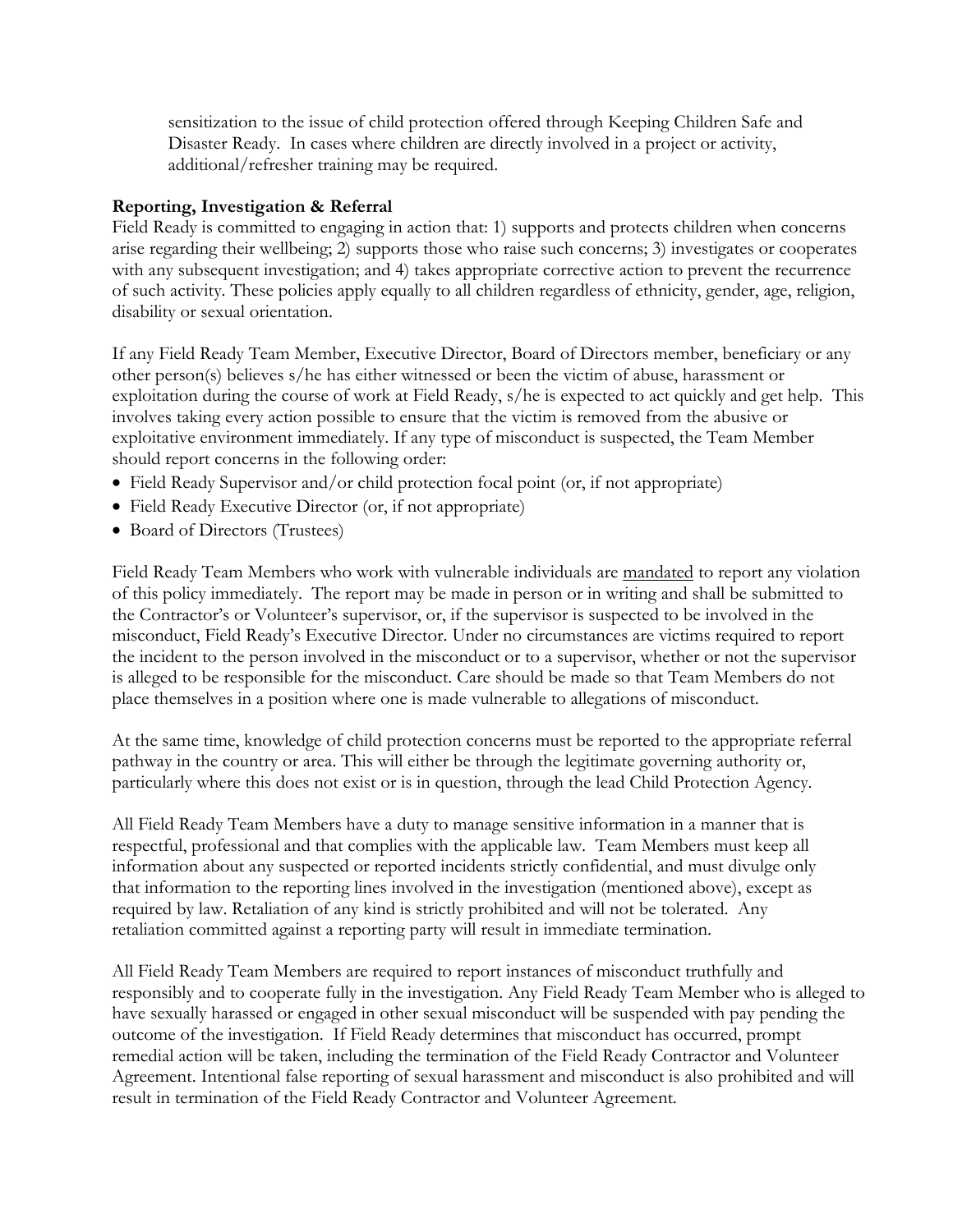**I have read and/or someone has read this policy to me. I understand the contents of this policy and that I am responsible for complying with its provisions. I further understand that failure to comply with this policy will result in disciplinary action which may include termination.** 

Name (Print):

Signature:

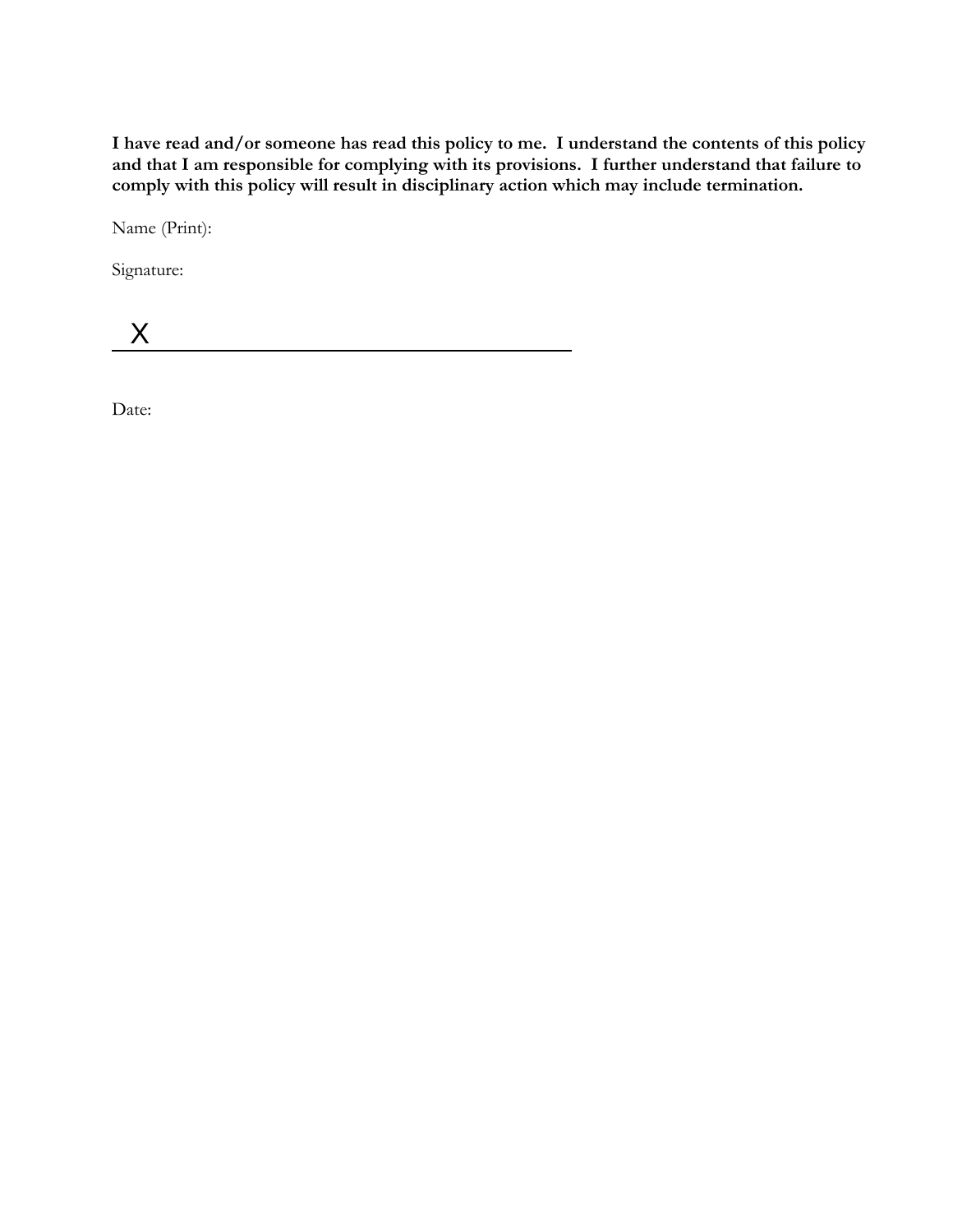## **Annex 4: Whistle-blowing Policy**

Field Ready believes strongly in accountability, transparency and the respect for individuals. All Contractors, Volunteers, and consultants ("Team Members"), the Executive Director, and Board of Directors members are encouraged to raise genuine concerns about possible misconduct in our operations, whether in matters of financial reporting or in any other matter not specifically addressed in Annexes 2, 3 and 5. This is particularly important when the possible misconduct may negatively impact the beneficiaries of Field Ready.

This policy is designed to:

- Support the values and mission of Field Ready.
- Ensure that Team Members can feel comfortable raising concerns without fear of retribution.
- Provide a transparent and confidential process for dealing with concerns including, but not limited to: financial transactions, financial reporting, fraud/corruption, bribery, blackmail, criminal offenses, failure to comply with legal or regulatory obligations, miscarriage of justice; endangering the health and safety of other individuals; endangering the environment; concealment of any of the foregoing concerns.

This policy extends to all Field Ready activities (including cyberspace) and extends to Team Members, the Executive Director, Board of Directors members and other partner and beneficiary organizations with which we work.

## **Duties and Obligations of Team Members**

- 1. If any Team Member has a concern about possible misconduct, s/he is obligated to report it immediately, either orally or in writing. Any such report should include full details and, if possible, supporting evidence. If a report is made anonymously, it is more difficult for Field Ready to take action. Reports should not be made anonymously unless the Team Member believes there is no other alternative. Team Members should report any concerns in the following order:
	- Field Ready Supervisor (or, if not appropriate)
	- Field Ready Executive Director (or, if not appropriate)
	- Board of Directors (Trustees)
- 2. Team Members who in good faith raise concerns covered by this policy shall be treated fairly and protected from victimization and other detrimental treatment.
- 3. Team Members shall fully cooperate with any investigations conducted by Field Ready.

## **Duties and Obligations of Field Ready**

Field Ready shall treat all concerns brought to our attention seriously and in accordance with this policy.

- 1. Field Ready shall consider whether the alleged misconduct falls under the area of "whistle-blowing" contained in this annex or whether another policy (Annex 2: Protection, Harassment and Sexual Exploitation Policy; Annex 3: Child Protection Policy or Annex 5: Anti-Fraud, Anti-Terrorism & Anti-Corruption Policy) may better apply to the alleged misconduct.
- 2. If the alleged misconduct is determined to fall under this whistle-blowing policy, such allegations shall be reported in the order consistent with which Team Members shall report:
	- Field Ready Supervisor (or, if not appropriate)
	- Field Ready Executive Director (or, if not appropriate)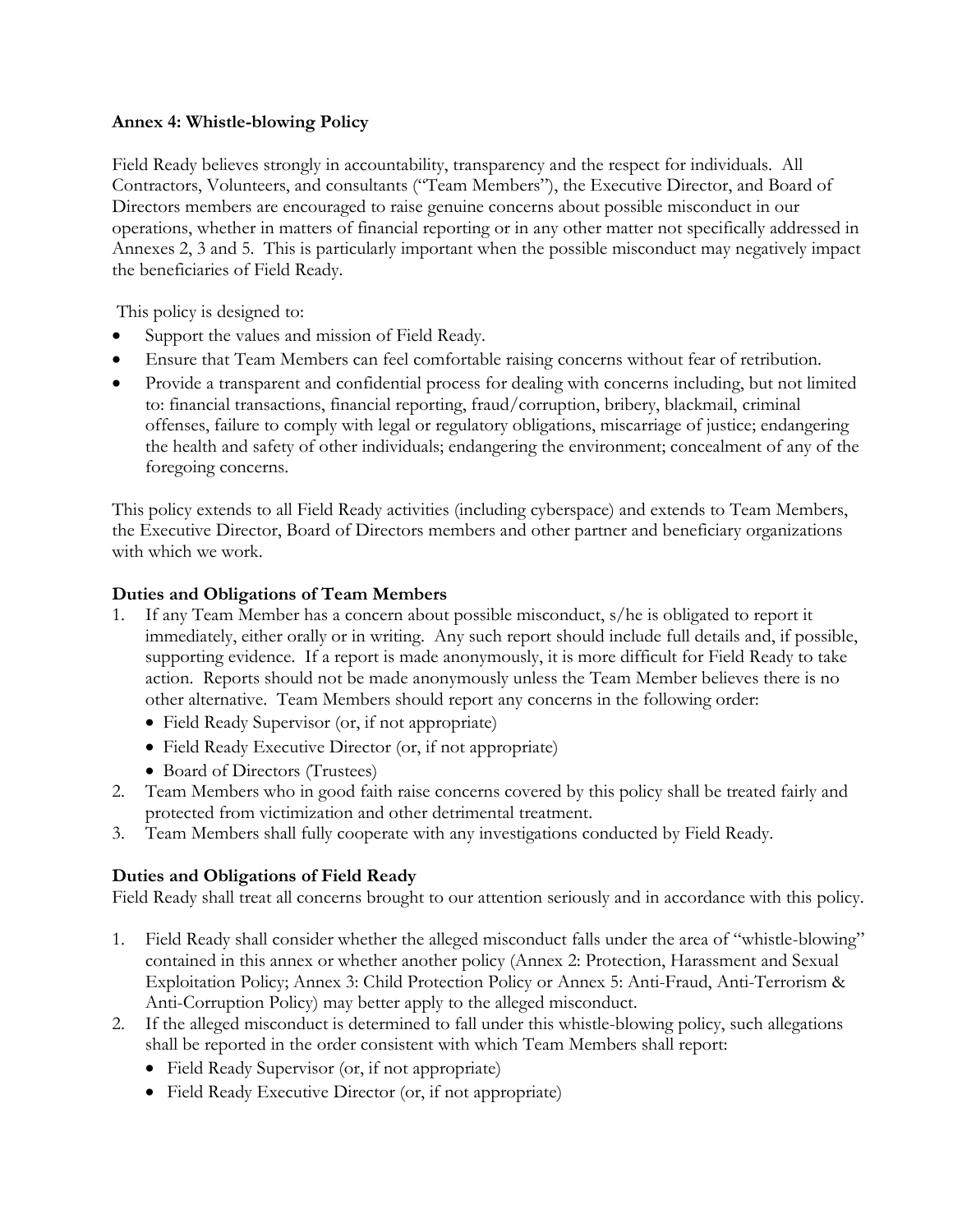- Board of Directors (Trustees)
- 3. If Field Ready determines that an investigation is warranted, we shall conduct a thorough and confidential investigation to the extent possible. Complete confidentiality protecting the identity of the Team Member will not always be possible. If a Team Member's identity must be disclosed, s/he will be advised prior to disclosure unless there is legal requirement or police advice not to do so.
- 4. In the course of any investigation, Field Ready shall ensure that any person accused of alleged misconduct is fairly treated at all times and has the right to present his/her own account of events as early as possible during the investigation.
- 5. Field Ready will investigate, and treat as a serious matter:
	- Allegations made by a Team Member which are not in good faith and are found to be false or malicious
	- Actions by a Team Member intending to either prevent a fellow Team Member from making a confidential report or victimize that Team Member for raising concerns Intentional false reporting of misconduct is prohibited and will result in termination of the Field Ready Contractor and Volunteer Agreement.
- 6. Field Ready shall provide feedback to those who raise concerns in connection with this whistleblowing policy. Such feedback shall include what steps have been taken to investigate and address the concern. Under certain circumstances, however, there may be a delay in giving feedback or a limit to what can be shared based on the advice of police and/or legal counsel.

**I have read and/or someone has read this policy to me. I understand the contents of this policy and that I am responsible for complying with its provisions. I further understand that failure to comply with this policy will result in disciplinary action which may include termination.** 

Name (Print):

Signature:

X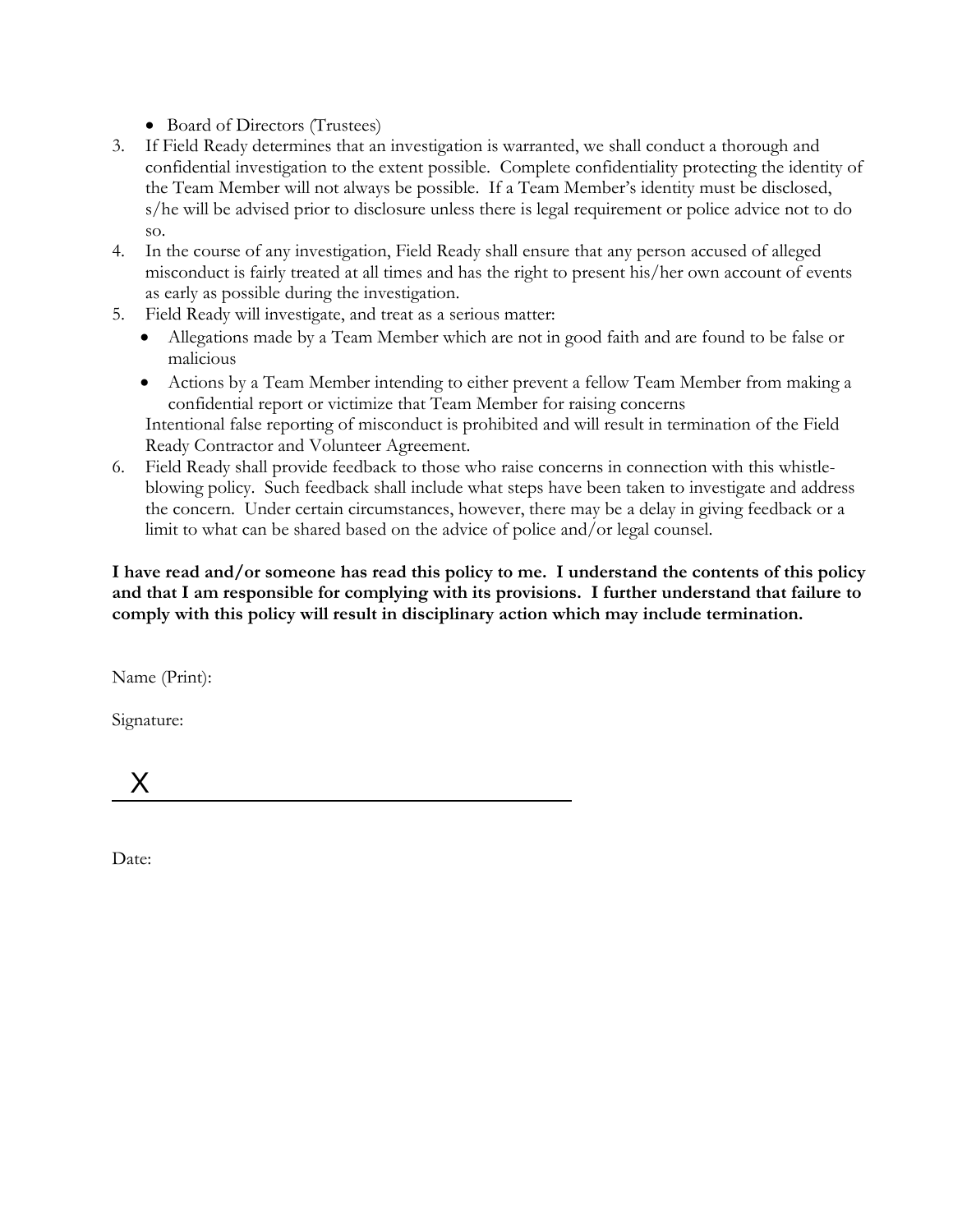## **Annex 5: Anti-Fraud, Anti-Terrorism & Anti-Corruption Policy**

## **I. Introduction – Fraud and Corruption Defined**

Fraud is defined in this policy as an act carried out either by an internal source (Contractors, Volunteers, and consultants ("Team Members"), the Executive Director, and Board of Directors members) or external source (anyone else) with the deliberate intention of deceiving Field Ready, our donors, beneficiaries or the general public to either gain an advantage or cause loss. Similarly, corruption is dishonest or illegal conduct by those in power. Fraud and corruption include acts varying from theft to false accounting, from the builder who dishonestly conducts unnecessary repairs to the candidate who claims false qualifications on his/her job background. It may involve not telling the truth, failing to say something when a policy is at risk or abusing a professional position.

As defined by Field Ready, fraud and corruption include prohibited conduct such as:

- **Kickbacks:** No person shall provide or attempt to provide, solicit, accept or attempt to accept any item of value or necessity.
- **Influence:** No person may solicit, offer or accept any offer to exert economic, political or personal pressure or influence on another person for the benefit of any person, in return for a preference, favorable decision, or other advantage in an existing or proposed transaction.
- **Conflict of Interest:** Team Member conduct should not foster any suspicion of conflict between professional duty and personal interest.
- **Bid-Rigging:** With regard to any bid, request, proposal, or offer of assistance, no person shall agree with another person, who is, or except for such agreement would be, a competitor of such person to eliminate, limit or dilute competition or improperly influence or try to improperly influence, the making of an award, grant, contract or undertaking of any humanitarian organization.
- Gifts: No person may solicit, offer or accept any gift or thing of value greater than \$20 from any other person where there is an actual or potential business relation between such parties.
- **Grant Rotating:** No person shall engage in any agreement or collusive scheme to rotate or distribute among selected or predetermined persons the award of grants, contracts, or offers of assistance in contravention of the established policies of any donor humanitarian organization.
- **Discrimination:** In selecting suppliers, Field Ready shall not discriminate among them based on reasons irrelevant to stated purchasing requirements, including reasons concerning but not limited to the supplier's gender, race, religion, age, or ethnicity.

## **II. Field Ready's Position on Fraud and Corruption**

Field Ready has zero tolerance of fraud and corruption of any type or in any circumstances, whether perpetrated by Team Members, the Executive Director, Board of Directors members, partner or beneficiary. Fraud reduces our ability to help people in crisis. It is reprehensible for anyone to attempt to defraud a charity because this is in effect stealing from the most vulnerable and needy.

Likewise, we must ensure that we are not used to assist in money laundering, terrorism or any other nefarious or unlawful activity. The policy and procedures outlined here are designed to prevent those circumstances from arising in the first place.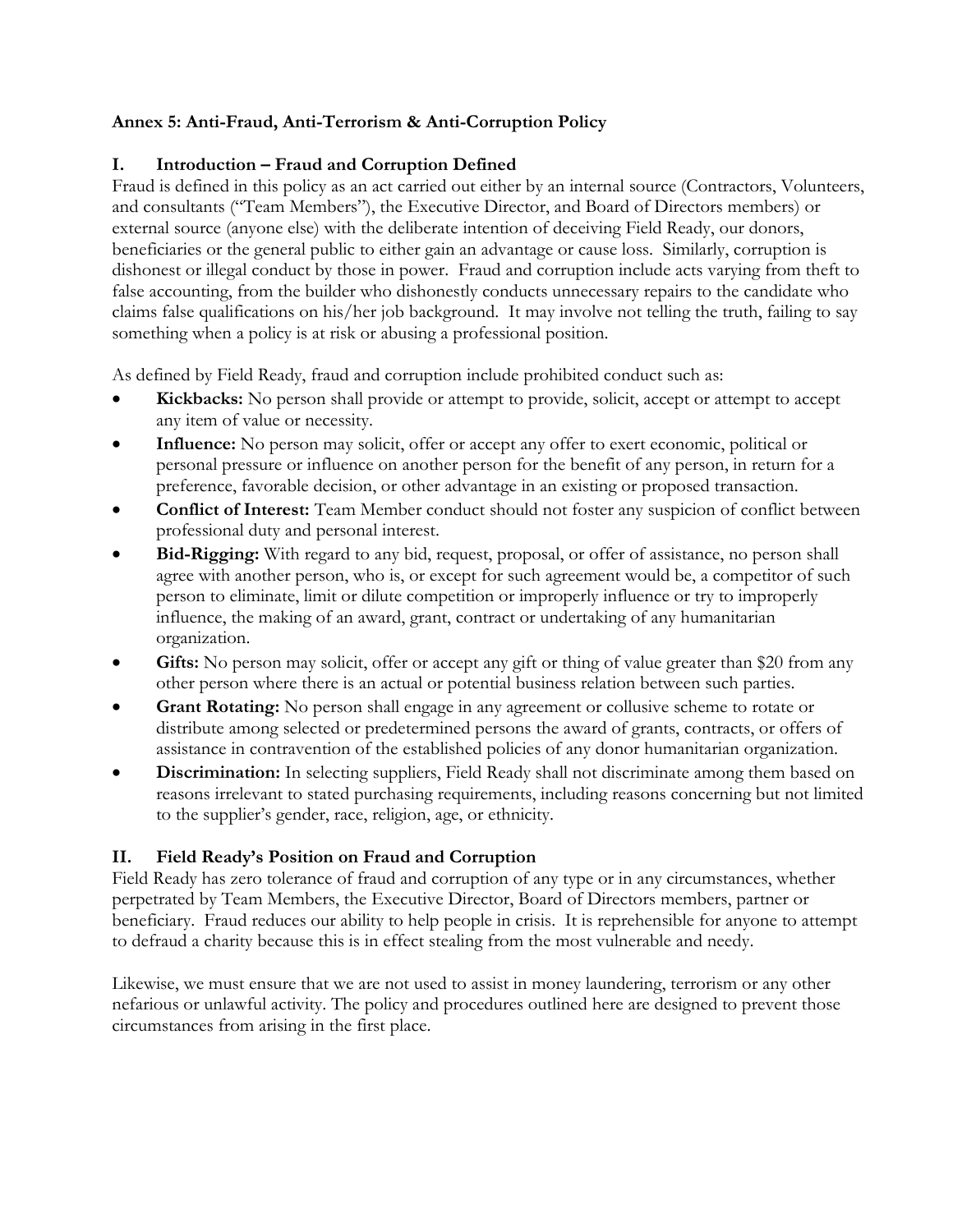Field Ready expects that its Team Members, Executive Director, Board of Directors members, partners and beneficiaries will have the highest standards of honesty at all times and will report all instances of fraud and corruption immediately. Specifically, this policy explicitly provides that:

- 1. No funds or assets will be used for any unlawful or improper purpose.
- 2. No political contributions will be made from Field Ready funds in any country, even in countries where such contributions may be legal.
- 3. Gratuities, business entertainment, meals and gifts that are both lawful and customary may be permissible, but may not be allowable. However, no payments, gratuities, or gifts will be made, directly or indirectly, to any official or employee or other Government or any Government agency.
- 4. Financial data required to be submitted to donors, including governments, must be accurate, complete and current and prepared in accordance with applicable grant requirements, where appropriate.
- 5. No payments will be solicited or received by a Team Member or relative of a Team Member from a vendor or sub grantee or prospective vendor or sub grantee.
- 6. Payments to agents, brokers or middlepersons may be made where required in the normal course of business to secure goods and services for Field Ready taking care that such payments are in line with prevailing practice. Agents' compensation must be reasonable in relation to the services performed and will not exceed the normal rate for transactions of a similar nature and size in the particular location.
- 7. All financial transactions will be accounted for accurately and properly. No undisclosed or unrecorded funds or assets will be established or maintained for any purpose.
- 8. Payments/cash transactions will be made only into and from bank accounts approved by Field Ready's Executive Director.

Field Ready requires its Team Members, Executive Director and Board of Directors members to abide by the foregoing standards of ethical behavior in their dealings with its suppliers, consultants, subgrantees, subcontractors, and governments. Again, they are required to report any violations of these standards.

## **A special note on terrorist financing / excluded entities**

Field Ready takes every step to ensure that we are not inadvertently used by either an individual terrorist or terrorist organization. In the past, government authorities have been concerned about suspicious persons working for charities in various countries who used their positions for terrorist aims. Another concern is that an employee may use the charity's funds to support the terrorist aim rather than for the purpose that was originally intended.

Field Ready reserves the right to perform background checks on its Team Members, and these background checks may be updated every six months. Additionally, Field Ready performs due diligence to ensure that vendors and partners are not affiliated with any individual terrorist or terrorist organization/entity sanctioned or restricted by the US Federal Government or the United Nations. Specifically:

- **Terrorist Financing**: Field Ready cannot procure from firms/individuals who are considered "Specially Designated Nationals". Refer to: [www.treasury.gov/offices/enforcement/ofac/sdn](http://www.treasury.gov/offices/enforcement/ofac/sdn)
- **Excluded Parties:** Field Ready vendors must be eligible for US Government contracts and must not appear all or in part on the registry of "Lists of Parties Excluded from Federal Procurement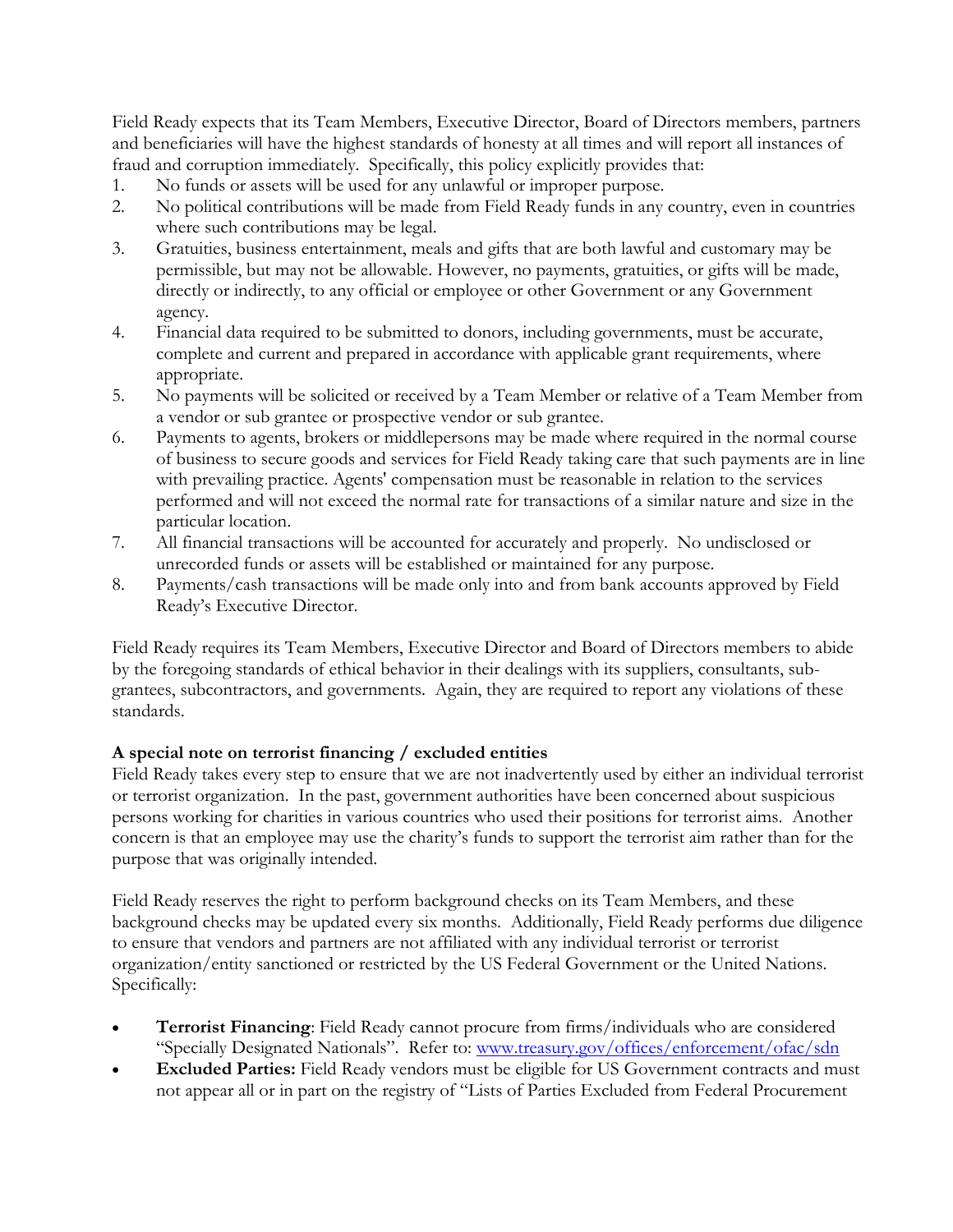and Non-procurement Programs". Refer to: [www.dol.gov/ofccp/regs/compliance/preaward/debarlst.htm](http://www.dol.gov/ofccp/regs/compliance/preaward/debarlst.htm)

 **Source-Origin-Nationality:** Under no circumstances may goods or services be purchased, supplied from, contain any parts from, be manufactured in, or be shipped through any "foreign policy restricted countries". The Office of Foreign Assets Control of the US Treasury (OFAC) administers a number of different sanctions, blocking the assets and restricting trade to accomplish US foreign policy and security goals. Refer to: <https://www.treasury.gov/resource-center/sanctions/Programs/Pages/Programs.aspx> The United Nations Security Council also maintains a sanctions list. Refer to: <https://www.un.org/sc/suborg/en/sanctions/un-sc-consolidated-list>

# **Preventing and detecting fraud and corruption**

All Team Members, the Executive Director, Board of Directors members, partners and beneficiaries are responsible for fraud prevention and detection at Field Ready. All are obligated to report suspected fraud and corruption immediately (see section IV on Reporting below).

# **Promoting an Anti-fraud and Anti-corruption Culture**

Field Ready purposely recruits and retains Team Members who have a proactive attitude to protecting and making best use of its assets in accordance with our vision and mission. This attitude is reinforced by our code of conduct and other policies and procedures contained in the Field Ready Contractor and Volunteer Agreement and its Annexes.

# **Deterrence and detection**

Team Members, the Executive Director and Board of Directors members are responsible for reducing opportunities for fraud and corruption and improving detection rates. This can be achieved this by:

- 1. Identifying the risks to which operations, locations and assets are exposed
- 2. Maintaining/reinforcing adequate controls
- 3. Ensuring effective compliance with controls

Well-designed and cost effective controls include, but are not limited to, the following:

- Thorough Team Member recruitment procedures
- Physical security of assets, from computers to petty cash
- Clear organization of responsibilities and reporting line
- Adequate staffing levels
- Supervision and checking of output/performance monitoring. This may include random spot checks
- Segregation of duties to ensure that key functions and controls are not performed by the same Team Member
- Rotation of Team Members if appropriate (where long-term staff are employed)
- Complete and secure audit trails
- Budgetary and other financial reports in accordance with Generally Accepted Accounting Principles (GAAP). Audited financial reporting if appropriate.

Major deterrents to perpetrating fraud and corruption are the risk of being caught and the severity of the consequences. Field Ready will always take robust action, including prosecution, against those who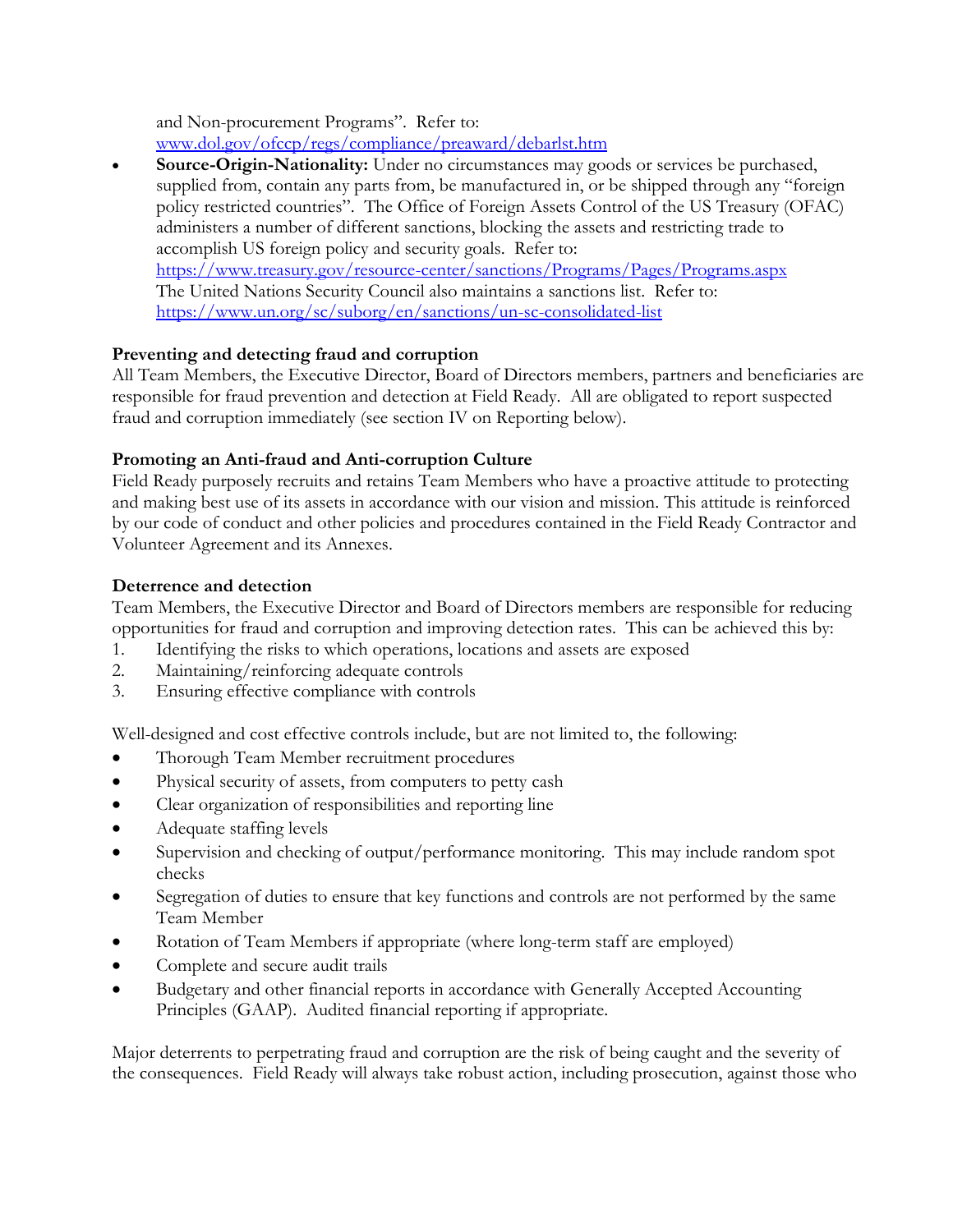commit fraud. Most frauds (over 50%) are discovered though the normal operation of controls. Information from third parties accounts for around 30% of cases.

Because they are protected under the whistle-blowing policy (Annex 4), Team Members should report suspicions of fraud. Partner organizations, beneficiaries, suppliers, or other individuals/ organizations are also encouraged to report their suspicions. In addition to reporting the fraud to the police, Field Ready will actively pursue the recovery of assets using all legal means.

# **III. Working with Partner Organizations**

When working with partner and donor organizations (including accepting resources from donors) due diligence may be used to detect and prevent fraud or corruption within these organizations. Without this due diligence, Field Ready could risk being inadvertently associated with an individual or organization that engages in illegal activities or other activities inconsistent with our vision, mission and other policies contained herein. Examples of due diligence include, but are not limited to ensuring:

- partners' financial reports and proposed budgets are thoroughly reviewed prior to any partnership with Field Ready
- that a thorough, documented partner assessment is undertaken prior to engagement to assess the partner's control environment
- that Field Ready policies are shared and understood by partner staff, where partner's own policies are considered inadequate, conflicting or do not exist (e.g. procurement policy)
- a signed partnership agreement supports all work with partners

# **IV. Reporting**

Field Ready's policy is that Team Members, the Executive Director, Board of Directors members, partners and donors conduct their activities morally, ethically, and in the spirit of accountability and transparency, and in conformity with applicable laws, regulations and practices common to responsible corporations and non-government organizations. This is intended to prevent corruption and other types of fraud.

It is the responsibility of all Team Members, the Executive Director and Board of Directors members to report any suspicions of actual or attempted fraud/corruption. Team Members who in good faith raise concerns covered by this policy shall be treated fairly and protected from victimization and other detrimental treatment. Team Members shall fully cooperate with any investigations conducted by Field Ready.

All reports of suspected fraud or corruption will be investigated. Control weaknesses identified as a result of reported instances will be addressed immediately to help prevent future similar occurrences. If any type of misconduct is suspected, the Team Member should report concerns in the following order:

- Field Ready Supervisor (or, if not appropriate)
- Field Ready Executive Director (or, if not appropriate)
- Board of Directors (Trustees)

If a report is made anonymously, it is more difficult for Field Ready to take action. Reports should not be made anonymously unless the Team Member believes there is no other alternative.